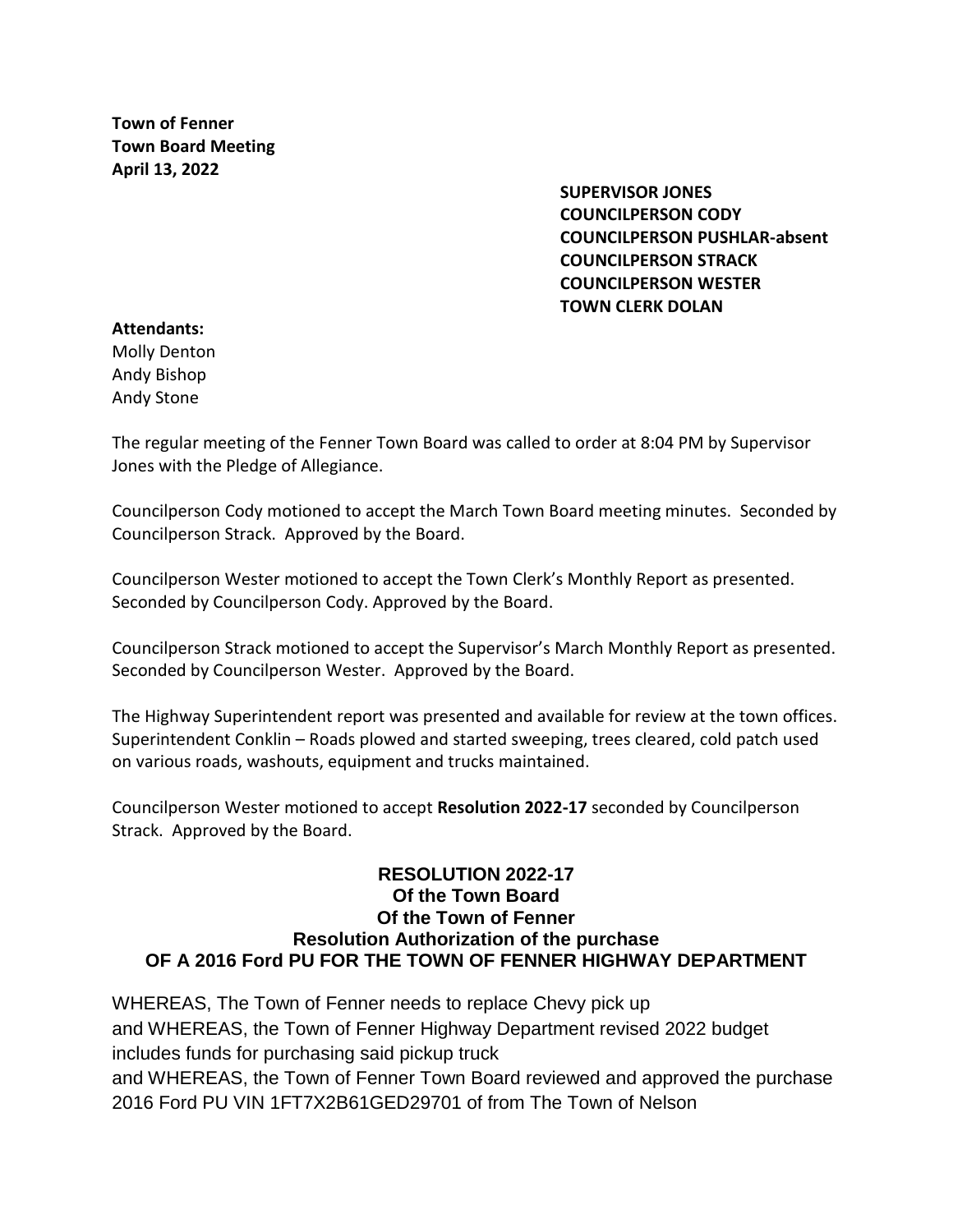NOW, THEREFORE, BE IT RESOLVED, that the Town of Fenner Highway Department is hereby approved to purchase a 2016 FORD Pu for a total amount of \$25,000.

Individual vote -Councilperson Cody - aye Councilperson -Wester -aye Councilperson Strack aye Supervisor Jones - aye.

## **Old Business:**

Handbook – we will contact our town attorneys to get this completed.

Comprehensive Plan Committee has been formed. Volunteers: Sue Yanulis, Phil Rose, Dave Jones, Andy Bishop, Chuck Seager, Hannah Strack. First meeting will be April 25, 2022.

Phone update - Spectrum is now our internet provider and we are in the process of switching from Windstream to the County for phones. Town is in the process of obtaining a cell phone for the Highway Department, through OGS - our NYS contact.

**Town Supervisor updates –** The Town has been approached again by SEVEC, they are seeking funding from Fenner residents. The Town residents affected voted this down as seen in February 12, 2019 Board Minutes (Special Election results: SEVAC Establishment of Special District. We had 8(eight) voters. 7 votes against, 1 for. Poll results were certified and sent to SEVAC. Town of Fenner has not heard back for SEVAC at the time of this meeting. Research states that 27 Fenner residents in the proposed district used SEVAC in 2019).

The majority of Fenner residents pay for CAVAC services and the board feels it would be unfair to burden those already paying for CAVAC to pay an additional 56 cents on the 1000.00 for SEVEC. Supervisor Jones will explore other funding options.

Cornell Cooperative Extension in conjunction with 4-h have White Spruce Trees available for any town interested.

## **New Business -** Councilperson Wester updates -

**Cazenovia Rec Program** - last year Fenner had 15 children sign up for the summer program. This year will be 5 days for 5 weeks, no field trips.

**Free Center** - highway superintendent will go over what the town will be able to do for handicapped parking and wheelchair accessible walkways between kiosks. Work will be paid for through our ARPA Funds.

**Public Comment**: Molly Denton shared that they are moving forward with their windmills plans and have expanded the area they were originally looking at. They have been contacting